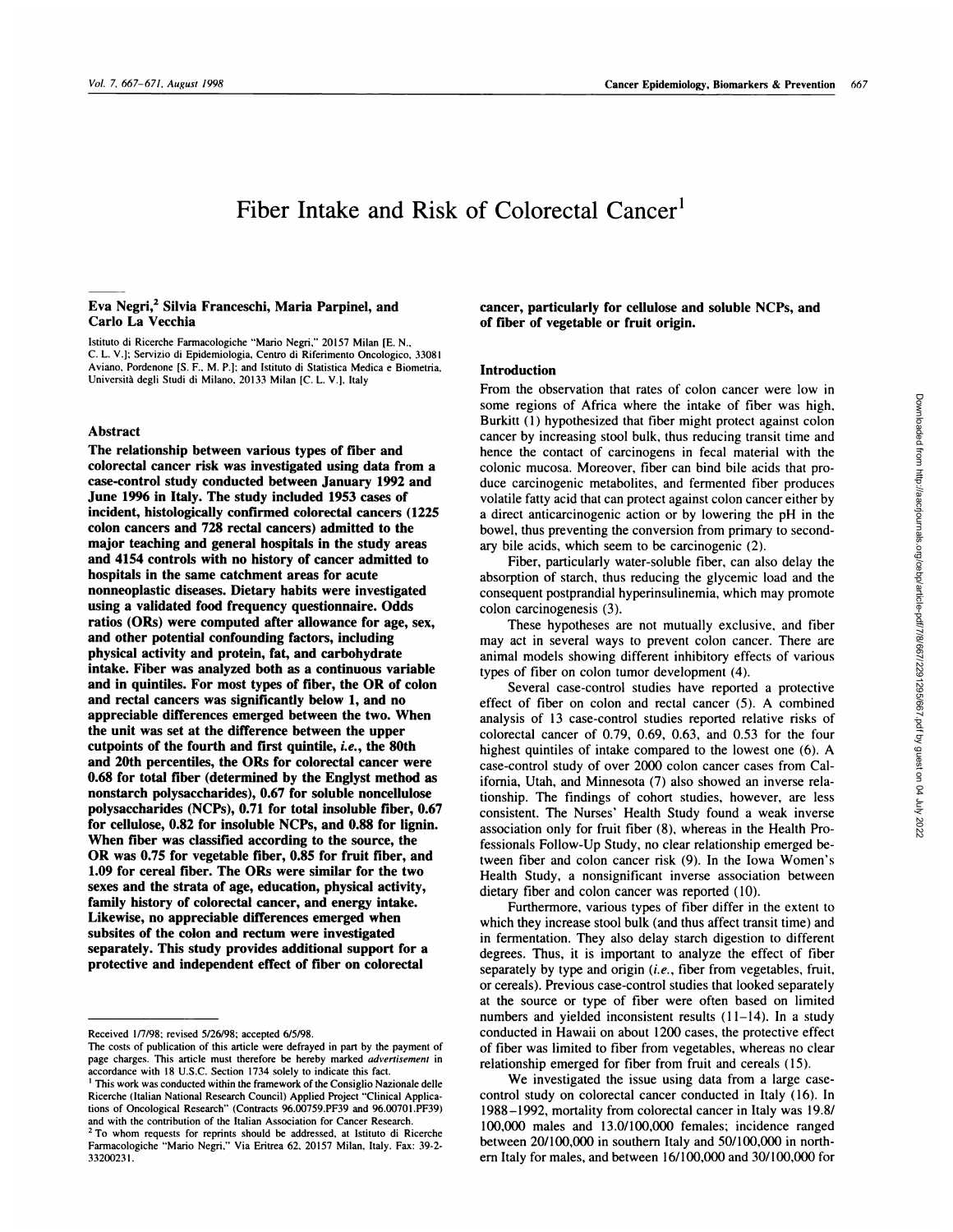|                                            | Colon cancers |          | Rectal cancers |                          | Controls |                         |
|--------------------------------------------|---------------|----------|----------------|--------------------------|----------|-------------------------|
| Variable                                   | No.           | $\sigma$ | No.            | $\%$                     | No.      | $\%$                    |
| <b>Sex</b>                                 |               |          |                |                          |          |                         |
| Males                                      | 688           | 56       | 437            | 60                       | 2073     | 50                      |
| Females                                    | 537           | 44       | 291            | 40                       | 2081     | 50                      |
| Age group (yr)                             |               |          |                |                          |          |                         |
| $50$                                       | 169           | 14       | 93             | 13                       | 1079     | 26                      |
| $50 - 64$                                  | 583           | 48       | 339            | 47                       | 1928     | 46                      |
| $65 - 74$                                  | 473           | 39       | 296            | 41                       | 1147     | 28                      |
| Education (yr)"                            |               |          |                |                          |          |                         |
| $<$ 7                                      | 621           | 51       | 422            | 58                       | 2276     | 55                      |
| $7 - 11$                                   | 331           | 27       | 181            | 25                       | 1156     | 28                      |
| $\geq$ 12                                  | 267           | 22       | 122            | 17                       | 693      | 17                      |
| Physical activity (at work) <sup>a,b</sup> |               |          |                |                          |          |                         |
| Low                                        | 444           | 36       | 231            | 32                       | 1378     | 33                      |
| Medium                                     | 451           | 37       | 258            | 35                       | 1476     | 36                      |
| High                                       | 330           | 27       | 239            | 33                       | 1299     | 31                      |
| Family history of colorectal cancer        |               |          |                |                          |          |                         |
| No                                         | 1091          | 89       | 675            | 93                       | 4008     | 96                      |
| Yes                                        | 134           | 11       | 53             | $\overline{\phantom{a}}$ | 146      | $\overline{\mathbf{4}}$ |
| Energy intaked                             |               |          |                |                          |          |                         |
| 1 (lowest)                                 | 374           | 31       | 228            | 31                       | 1385     | 33                      |
| $\mathbf{H}$                               | 428           | 35       | 241            | 33                       | 1384     | 33                      |
| III (highest)                              | 423           | 35       | 259            | 36                       | 1385     | 33                      |

" The sum docs not add up to the total because of some missing values.

<sup>*h*</sup> Self-assessed score of physical activity.

' Family history in first-degree relatives.

'I Sex-specific tertiles of controls. Upper cutpoints were 2397 and 3026 kcal for men and I 860 and 241 1 kcal for women.

females (17). Specific attention was paid to the separate effect of various types of fiber.

## **Subjects and Methods**

The data were derived from a case-control study of colorectal cancer conducted between January 1992 and June 1996 in six areas of Italy: (a) greater Milan, the provinces of Pordenone and Gorizia, the urban area of Genoa, and the province of Forlì in northern Italy (16); *(b)* the province of Latina in central Italy; and *(c)* the urban area of Naples in southern Italy. The same structured questionnaire and coding manual were used by centrally trained interviewers in all study centers. Data were checked centrally for consistency and reliability. On average, less than 4% of cases and controls approached for an interview refused to participate.

Cases were incident *(i.e. ,* diagnosed within 1 year before the interview; mean, 2.5 months) histologically confirmed patients with colorectal cancer, were less than 75 years of age, and were admitted to the major teaching and general hospitals in the area under surveillance. Overall, 1225 subjects with cancer of the colon (International Classification of Diseases 9, 153.0- 153.9) and 728 subjects with cancer of the rectum (International Classification of Diseases 9, 154.0-154.1), ages 23-74 years (median age, 62 years), were included. Controls were patients with no history of cancer from the same catchment areas as the cases who were admitted to the same hospitals for acute non neoplastic conditions unrelated to digestive tract diseases and not associated with long-term modifications of diet. A total of 4154 controls, ages 20-74 years (median age, 58 years), were interviewed. Of these, 23% were admitted for traumas (mostly fractures and sprains), 28% were admitted for other orthopedic disorders, 20% were admitted for acute surgical conditions, 19% were admitted for eye diseases, and 10% were admitted for

miscellaneous other illnesses, such as ear, nose, and throat; skin; and dental conditions.

The questionnaire included information on sociodemographic characteristics such as education and occupation, lifetime smoking and alcohol-drinking habits, physical activity, anthropometric measures at various ages, a problem-oriented personal medical history, and family history of cancer.

An interviewer-administered food frequency questionnaire was developed to assess the usual diet during the 2 years preceding diagnosis (for cases) or hospital admission (for controls) and the intake of total energy as well as that of macro nutrients and micronutrients. The questionnaire included 78 foods, groups of foods, or dishes divided into 6 sections: (a) bread, cereals, and first courses; *(b)* second courses (meat and other main dishes); *(c)* side dishes *(i.e.,* vegetables); *(d)* fruits; *(e)* sweets, desserts, and soft drinks; and *(f)* milk, hot beverages, and sweeteners. An additional section concerned alcoholic beverages.

For a few seasonal vegetables and fruits, consumption in season and the corresponding duration were elicited. At the end of each section, one or two open questions were used to report foods that were not included in the questionnaire but eaten at least once per week. For 40 food items, the portion was defined in "natural" units *(e.g.,* one teaspoon of sugar, one egg), and for the remaining items, it was defined as small, average, or large with the help of pictures. Dietary supplements were not con sidered, given their low level of consumption by this population.

To compute energy and nutrient intake, Italian food com position databases were used for about 80% of the food items and integrated with other sources when needed (18). The reproducibility and validity of the food frequency questionnaire were satisfactory (19, 20).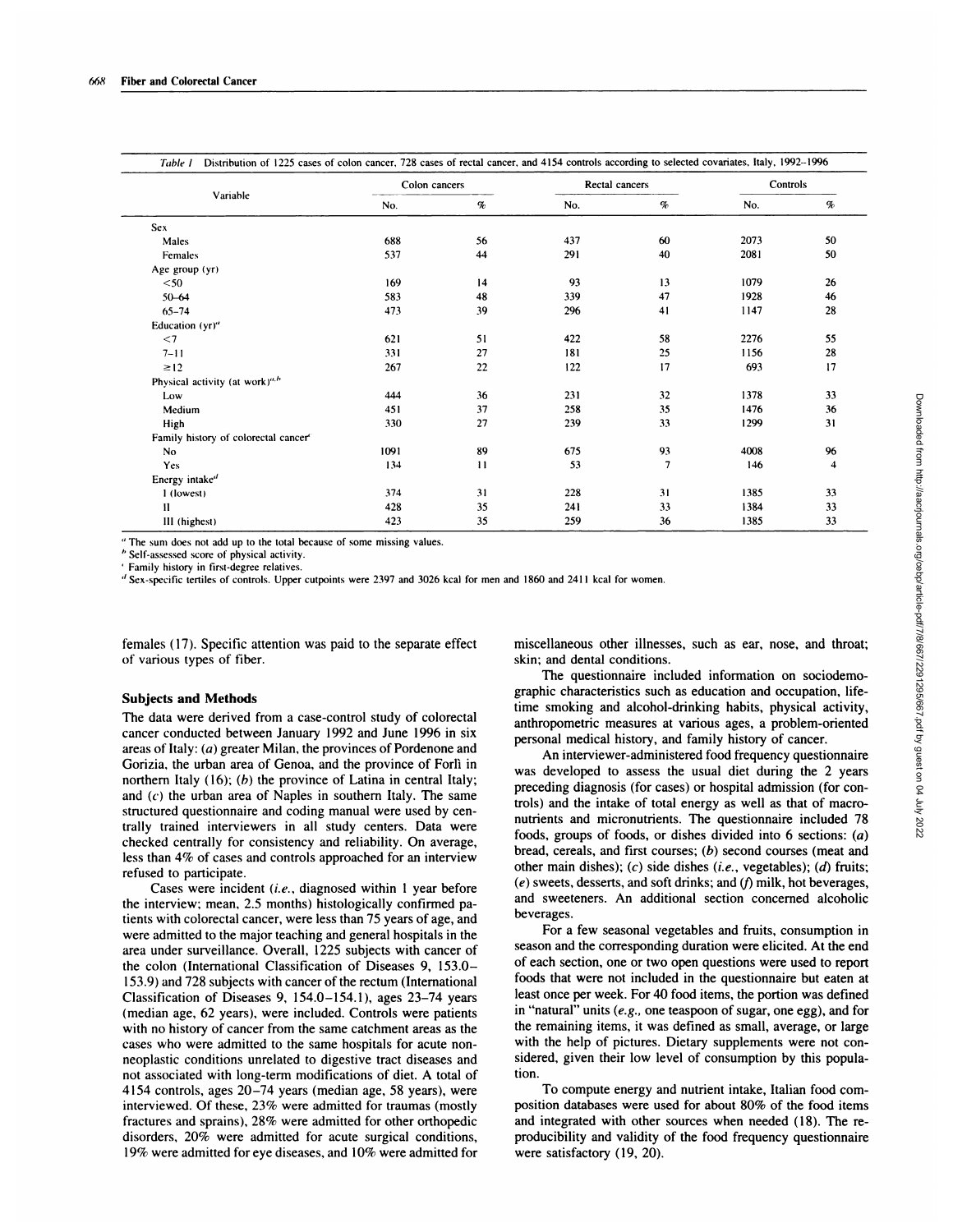|                                              |                |         | $Q$ of intake in controls <sup>b</sup> |                   | Continuous [OR (CI)]      |                     |
|----------------------------------------------|----------------|---------|----------------------------------------|-------------------|---------------------------|---------------------|
| Type of fiber                                | Q <sub>2</sub> | $Q_3$   | $Q_4$                                  | $Q_5$             | $P_{80}$ - $P_{20}$ 'unit | 5-g unit            |
| Total (Englyst) fiber <sup>d,e</sup>         | (15.68)        | (19.63) | (23.15)                                | (27.86)           |                           |                     |
| Colon                                        | 0.83           | 0.71    | 0.61                                   | 0.50 <sup>′</sup> | $0.69(0.59 - 0.81)$       | $0.86(0.81 - 0.92)$ |
| Rectum                                       | 0.84           | 0.57    | 0.56                                   | 0.53 <sup>f</sup> | $0.67(0.55 - 0.81)$       | $0.85(0.78 - 0.92)$ |
| Colon and rectum                             | 0.83           | 0.65    | 0.58                                   | 0.5V              | $0.68(0.60 - 0.78)$       | $0.85(0.81 - 0.90)$ |
| Soluble NCP <sup>d</sup>                     | (7.75)         | (9.76)  | (11.54)                                | (13.89)           |                           |                     |
| Colon                                        | 0.93           | 0.80    | 0.63                                   | 0.56'             | $0.68(0.58 - 0.80)$       | $0.73(0.64 - 0.84)$ |
| Rectum                                       | 0.91           | 0.58    | 0.66                                   | 0.55'             | $0.64(0.52 - 0.79)$       | $0.69(0.58 - 0.83)$ |
| Colon and rectum                             | 0.92           | 0.71    | 0.63                                   | $0.55^{f}$        | $0.67(0.58 - 0.77)$       | $0.72(0.64 - 0.81)$ |
| Total insoluble fiber <sup>d</sup>           | (7.83)         | (9.81)  | (11.58)                                | (13.93)           |                           |                     |
| Colon                                        | 0.78           | 0.68    | 0.60                                   | 0.49'             | $0.71(0.62 - 0.82)$       | $0.76(0.67 - 0.85)$ |
| Rectum                                       | 0.82           | 0.62    | 0.53                                   | 0.57              | $0.71(0.59 - 0.85)$       | $0.76(0.65 - 0.87)$ |
| Colon and rectum                             | 0.80           | 0.65    | 0.56                                   | $0.52^{f}$        | $0.71(0.63 - 0.80)$       | $0.76(0.69 - 0.84)$ |
| Cellulose <sup>d</sup>                       | $(4.13)^d$     | (5.35)  | (6.38)                                 | (7.78)            |                           |                     |
| Colon                                        | 0.83           | 0.69    | 0.60                                   | 0.49 <sup>f</sup> | $0.68(0.59 - 0.78)$       | $0.59(0.49 - 0.72)$ |
| Rectum                                       | 0.83           | 0.56    | 0.56                                   | 0.50 <sup>′</sup> | $0.65(0.55 - 0.87)$       | $0.55(0.44 - 0.71)$ |
| Colon and rectum                             | 0.83           | 0.63    | 0.58                                   | 0.49              | $0.67(0.60 - 0.76)$       | $0.58(0.48 - 0.68)$ |
| Insoluble $NCPd$                             | (3.56)         | (4.42)  | (5.16)                                 | (6.22)            |                           |                     |
| Colon                                        | 0.87           | 0.69    | 0.67                                   | $0.62^{f}$        | $0.80(0.69 - 0.92)$       | $0.62(0.47 - 0.83)$ |
| Rectum                                       | 0.89           | 0.61    | 0.61                                   | $0.68^{f}$        | $0.85(0.71 - 1.01)$       | $0.74(0.53 - 1.03)$ |
| Colon and rectum                             | 0.88           | 0.65    | 0.64                                   | 0.64'             | $0.82(0.73 - 0.92)$       | $0.69(0.55 - 0.85)$ |
| Lignin <sup>d</sup>                          | (1.49)         | (1.85)  | (2.20)                                 | (2.68)            |                           |                     |
| Colon                                        | 1.00           | 0.95    | 0.90                                   | 0.85              | $0.84(0.71 - 1.00)$       | $0.49(0.24 - 0.98)$ |
| Rectum                                       | 0.79           | 0.74    | 0.69                                   | 0.82              | $0.95(0.77 - 1.17)$       | $0.81(0.34 - 1.92)$ |
| Colon and rectum                             | 0.91           | 0.85    | 0.81                                   | 0.83              | $0.88(0.77 - 1.02)$       | $0.59(0.32 - 1.07)$ |
| Vegetable fiber <sup><math>d, g</math></sup> | (4.72)         | (6.10)  | (7.52)                                 | (9.51)            |                           |                     |
| Colon                                        | 0.93           | 0.77    | 0.65                                   | 0.56'             | $0.72(0.63 - 0.82)$       | $0.71(0.62 - 0.81)$ |
| Rectum                                       | 0.73           | 0.73    | 0.57                                   | 0.61'             | $0.80(0.69 - 0.94)$       | $0.79(0.68 - 0.93)$ |
| Colon and rectum                             | 0.85           | 0.75    | 0.62                                   | $0.58^{f}$        | $0.75(0.68 - 0.84)$       | $0.74(0.67 - 0.83)$ |
| Fruit fiber <sup>d.g</sup>                   | (5.43)         | (7.93)  | (10.25)                                | (13.38)           |                           |                     |
| Colon                                        | 0.76           | 0.87    | 0.72                                   | 0.76 <sup>h</sup> | $0.88(0.78 - 0.99)$       | $0.92(0.85 - 0.99)$ |
| Rectum                                       | 0.77           | 0.73    | 0.71                                   | $0.62^{f}$        | $0.87(0.79 - 0.96)$       | $0.87(0.79 - 0.96)$ |
| Colon and rectum                             | 0.76           | 0.80    | 0.71                                   | 0.70              | $0.85(0.77 - 0.94)$       | $0.90(0.85 - 0.96)$ |
| Grain fiber <sup>d.g</sup>                   | (3.30)         | (4.26)  | (5.19)                                 | (6.54)            |                           |                     |
| Colon                                        | 1.15           | 1.11    | 1.38                                   | 1.32 <sup>n</sup> | $1.05(0.91 - 1.21)$       | $1.08(0.87 - 1.33)$ |
| Rectum                                       | 1.19           | 1.13    | 1.19                                   | 1.34              | $1.29(1.01 - 1.66)$       | $1.25(1.01 - 1.66)$ |
| Colon and rectum                             | 1.14           | 1.10    | 1.29                                   | 1.29 <sup>h</sup> | $1.09(0.97 - 1.22)$       | $1.14(0.95 - 1.36)$ |

' Estimates from multiple logistic regression models including terms for center, sex, age, education, physical activity, and intake of various energy components, *i.e.* **,**proteins, fats, carbohydrates, and alcohol.

 $b$  Q, quintile. The reference category is the first (lowest) quintile. Quintiles are computed on the distribution of controls.

The unit is the difference between the 80th **and** 20th percentiles of the distribution of controls. *i.e.,* between the **upper cutpoint of the fourth and** first quintiles. Consequently, the OR refers to a difference in intake between the 80th **and** 20th percentiles in the control distribution.

 $d$  The upper cutpoint of the quintile (in grams) is given in parentheses.

Nonstarch polysaccharides.

 $f$   $P$  < 0.01 (significance of the test for trend).

**<sup>S</sup>** Vegetable, fruit, and grain fibers were entered simultaneously in one model.

 $\frac{h}{r}$  P < 0.05 (significance of the test for trend).

Dietary fiber intake was derived using the Englyst procedure (21, 22), which measures fiber as nonstarch polysaccharides. A value was obtained for total fiber and for soluble and insoluble fiber. A modification of the method allows cellulose to be measured separately from insoluble NCPs.<sup>3</sup> Values for lignin, a minor component of the human diet, were provided separately. We did not include resistant starch in the computation of total fiber because the amount depends on how each food is processed and consumed (23), and related food composition tables were not available. Fiber intake was also divided according to the food from which it originated *(i.e.,* vegetable, fruit, or cereal).

Statistical **Analysis. ORs and the corresponding** *95%* CIs were obtained by means of multiple logistic regression models (24). The various types of fiber were entered in the models both as quintiles of the distribution of controls and continuously. In the latter case, two different measurement units were used:  $(a)$ the difference between the 80th and 20th percentiles of the control distribution, *i.e.,* between the upper cutpoints of the fourth and first quintiles; and *(b) 5* g. Several models were fitted to the data, all of which were adjusted for age, sex, and center. Additional models included terms for education, physical activity, alcohol and energy intake, or fat, protein, and carbohydrate intakes instead of energy. The inverse association between fiber intake and colorectal cancer emerged only after adjustment for energy intake, whereas models allowing for total energy or for its components (fat, protein, and carbohydrates) yielded similar results. The latter model was chosen for presentation.

**<sup>3</sup>** The abbreviations used are: NCP. noncellulose polysaccharide: OR, odds ratio: **Cl, confidence interval.**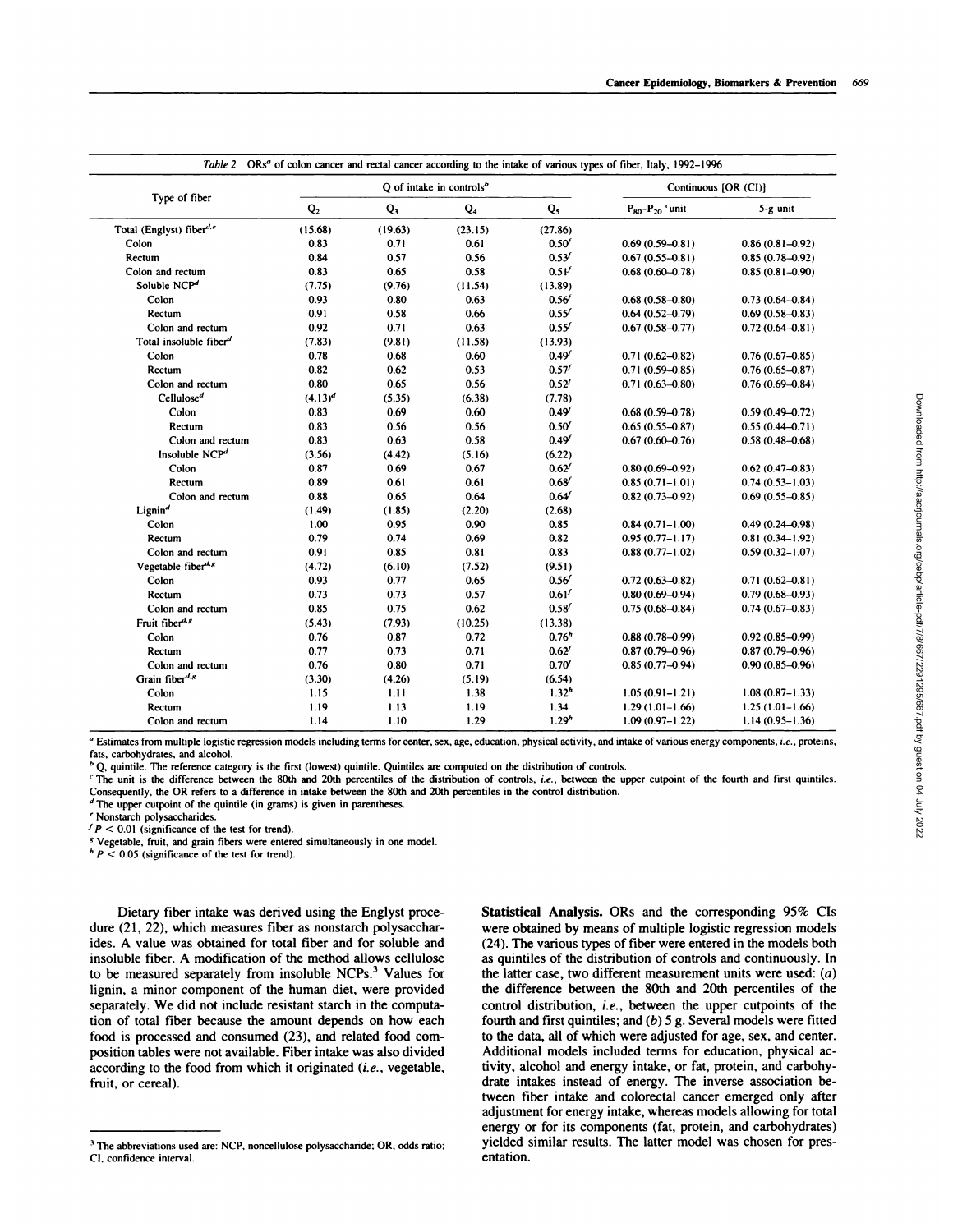|                            | OR (95% CI)         |                     |  |
|----------------------------|---------------------|---------------------|--|
| Type of fiber              | Men                 | Women               |  |
| Total (Englyst) fiber      | $0.66(0.54 - 0.79)$ | $0.67(0.55 - 0.82)$ |  |
| Soluble NCP <sup>h</sup>   | $0.64(0.52 - 0.77)$ | $0.66(0.54 - 0.82)$ |  |
| Total insoluble fiber      | $0.69(0.59 - 0.82)$ | $0.69(0.58 - 0.84)$ |  |
| Cellulose                  | $0.65(0.55 - 0.76)$ | $0.66(0.55 - 0.79)$ |  |
| Insoluble NCP <sup>h</sup> | $0.81(0.69 - 0.94)$ | $0.81(0.67 - 0.97)$ |  |
| Lignin                     | $0.84(0.70 - 1.02)$ | $0.90(0.72 - 1.12)$ |  |
| Vegetable fiber            | $0.69(0.60 - 0.80)$ | $0.78(0.66 - 0.93)$ |  |
| Fruit fiber                | $0.87(0.75 - 1.00)$ | $0.82(0.70 - 0.96)$ |  |
| Grain fiber                | $1.05(0.90 - 1.23)$ | $1.15(0.96 - 1.38)$ |  |

*Table 3* ORs" and 95% CIs of colorectal cancer according to the intake of various types of fiber in men and women, Italy. 1992-1996

" Estimates from multiple logistic regression models including terms for center, age. education. physical activity. and intake of proteins. fats, carbohydrates, and alcohol. Vegetable. fruit, and grain fibers were entered simultaneously in one model. The unit for intake is the difference between the 80th and 20th percentiles of the distribution of controls. *i.e.,* between the upper cutpoints of the fourth and first quintiles.

*b* Nonstarch polysaccharides.

### **Results**

Table 1 shows the distribution of cases and controls according to sex, age, education, physical activity, family history of colorectal caner, and tertiles of energy intake. Colon and rectal cancer cases were older than controls and more frequently reported a family history of intestinal cancer and a higher energy intake. Colon but not rectal cancer cases were more educated than controls and reported a lower level of physical activity.

Table 2 presents the ORs according to the intake of various types of fiber, both in quintiles and continuously. There was a significant inverse association of total fiber intake and that of its components with the risk of both colon and rectal cancer; the ORs were very similar for the two cancers. The OR of colon and rectal cancers combined for a difference in intake of the magnitude of the difference between the 80th and 20th percentiles of the control distribution was 0.68 for total fiber, 0.67 for soluble NCPs, 0.71 for total insoluble fiber, 0.67 for cellulose, and 0.82 for insoluble NCPs. The OR was also below unity for lignin, although not significantly ( $OR = 0.88$ ).

Regarding the food source of the fiber, vegetable and fruit fiber were protective; the corresponding OR for the two cancers combined was 0.75 for vegetables and 0.85 for fruit fiber. Conversely, grain fiber was not associated with the risk of colorectal cancer, and, if anything, the OR tended to be above 1*.* The results were consistent when the unit was set at *<sup>5</sup>* g for all fibers. However, the ORs reflect the different absolute intake of the various types of fiber, because these were highly correlated. Consequently, a 5-g increase in the intake of lignin implies a much greater increase in the intake of total fiber.

Table 3 presents the OR of colorectal cancer for the various types of fiber separately for men and women. The OR of total fiber was 0.66 in men and 0.67 in women, and for all types of fiber considered, the ORs were very similar in both sexes.

In Table 4, the association between total fiber intake and the risk of colorectal cancer is analyzed in the strata of selected covariates. No apparent differences emerged in the strata of age or any of the other covariates considered, with the OR ranging from 0.58-0.77 in the various strata. Likewise, no material difference emerged when the ORs were computed separately for various subsites of the colon and rectum; the OR was 0.69 for the right colon, 0.75 for the transverse and descending

| Table 4 ORs <sup>a</sup> and 95% Cls of colorectal cancer, according to total fiber |  |
|-------------------------------------------------------------------------------------|--|
| intake, in strata of selected covariates, Italy, 1992–1996                          |  |

| Stratum                             | OR (95% CI)         |
|-------------------------------------|---------------------|
| Age (yr)                            |                     |
| $50$                                | $0.74(0.56 - 1.00)$ |
| 50-64                               | $0.61(0.50 - 0.73)$ |
| $\geq 65$                           | $0.75(0.59-0.95)$   |
| Education (yr)                      |                     |
| $<$ 7                               | $0.64(0.54 - 0.77)$ |
| $\geq 7$                            | $0.72(0.60 - 0.88)$ |
| Physical activity (at work)         |                     |
| Low                                 | $0.64(0.52 - 0.80)$ |
| Medium                              | $0.70(0.57 - 0.87)$ |
| High                                | $0.66(0.50 - 0.87)$ |
| Family history of colorectal cancer |                     |
| No                                  | $0.66(0.58 - 0.76)$ |
| Yes                                 | $0.77(0.43 - 1.38)$ |
| Energy intake <sup>b</sup>          |                     |
| I (lowest)                          | $0.58(0.43 - 0.78)$ |
| п                                   | $0.59(0.46 - 0.77)$ |
| III (highest)                       | $0.76(0.63 - 0.92)$ |

" Estimates from multiple logistic regression models including terms for center, sex, age, education, physical activity. and intake of proteins, fats, carbohydrates, and alcohol. The unit for fiber intake is the difference between the 80th and 20th percentiles of the distribution of controls, *i.e.,* between the upper cutpoints of the fourth and first quintiles.

Sex-specific tertiles of controls.

colon, 0.68 for the sigmoid colon, 0.60 for the rectosigmoid junction, and 0.69 for the rectum (Table *5).*

#### **Discussion**

This case-control study, one of the largest to date on fiber and colorectal cancer, shows an inverse relationship between the risk of colorectal cancer and the intake of various types of fiber. The association was strong for fiber of vegetable origin, and in fact, no association was observed for cereal fiber. No differ ences emerged in the strength of the association between colon and rectum or various subsites, sex and strata of age or other selected covariates.

The use of hospital controls has been widely debated (24), and several strengths and weaknesses have been highlighted. Dietary habits of hospital controls may differ from those of the general population, but we took great care to exclude from the control group all diagnoses that might have involved any longterm modification of diet. On the other hand, the similar interview setting for cases and controls and the almost-complete participation are reassuring, as are the satisfactory reproducibility and validity of the food frequency questionnaire (19, 20). With reference to confounding, further allowance for other factors, including tobacco smoking and body mass index, did not materially modify any of the associations.

Furthermore, the results of our study are in line with those of most case-control studies (5, 6, 25). They are of specific interest, because they come from a Southern European population, for which little was known; moreover, they include detailed information on various types of fiber.

In this study, the protection conferred by cellulose and soluble NCPs seemed slightly stronger than that conferred by insoluble NCPs and lignin. However, plant foods contain the various types of fiber together, and in this study, the intakes of various types of fiber were highly correlated. This makes it difficult to distinguish between their effects. Vegetables and fruit, however, contain proportionally more cellulose and sol-